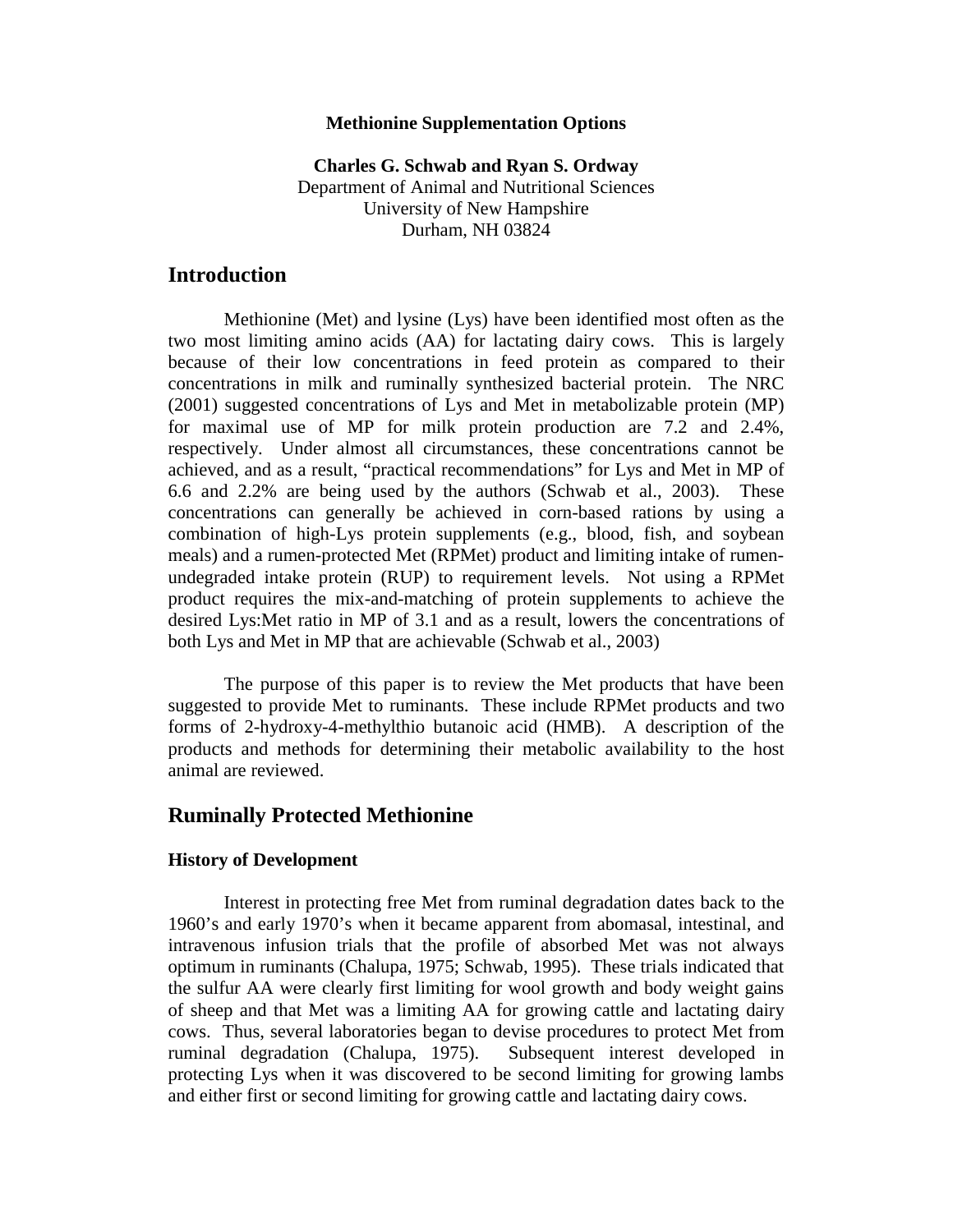Many approaches have been evaluated to physically protect Met and Lys from ruminal degradation. Initial attempts focused on protecting Met with lipids, often in combination with inorganic materials and carbohydrates as stabilizers, softening agents and fillers. For example, in the 1960's Delmar Chemicals of Canada developed a product in which a core of DL-Met, colloidal kaolin, and tristearin was wrapped in a film of tristearin. The product contained 20% Met. A few years later, Rumen Kjemi a/s of Oslo, Norway introduced a somewhat more efficacious product (Ketionin®) that had a higher intestinal release of the encapsulated Met. The product contained 30% DL-Met, 2% glucose, 4% stabilizing, antioxidant, and flavoring agents,  $6\%$  CaCO<sub>3</sub>, and 58% tristearin and oleic acid.

 Several other lipid protected Met products have also been evaluated (Loerch and Oke, 1989; Schwab, 1995). The greatest challenge with using lipids as the primary encapsulating material is to identify a combination of materials and process that had both a high ruminal escape and intestinal release of Met.

 The most effective approach to date has been to surface-coat Met with enzyme-resistant, pH-sensitive synthetic polymers that are insoluble in the more neutral pH environment of ruminal digesta but highly soluble in the acidic abomasum. This approach provides for a post-ruminal delivery system that is independent of enzyme function and, instead, relies on the pH differences between the rumen and the abomasum for ruminal protection and intestinal release. Polymer-protected Met has higher ruminal protection and intestinal release coefficients than other products. The patent rights for the use of pHsensitive polymers for protecting nutrients from ruminal degradation is currently held by Adisseo, Inc., Antony France.

 Another method that has been explored for increasing supplies of Met to ruminants is the use of analogs and derivatives of Met. Amino acid derivatives are free AA to which a chemical blocking group has been added to the  $\alpha$ -amino group or in which the acyl group has been modified. Some examples of Met derivatives that have been shown to have some resistance to ruminal degradation are isopropyl-DL-Met, t-butyl-DL-Met, N-stearoyl-DL-Met, N-oleoyl-DL-Met, and capryl-caproylic-DL-Met (Loerch and Oke, 1989). There is evidence that extent of ruminal escape is greater with shorter chain rather longer chain alkyl esters. Although these and other derivatives show promise, most have not been investigated adequately to determine the extent to which they will increase postruminal supplies of absorbable Met.

Amino acid analogs are generated from the substitution of the  $\alpha$ -amino group of the AA with a non-nitrogenous group such as a hydroxyl group. The most studied AA analog is Met hydroxy analog (MHA; DL-α-hydroxy-γmercaptobutyrate) or more appropriately called 2-hydroxy-4-methylthio butanoic acid (HMB). Studies indicate that free HMB is more resistant to ruminal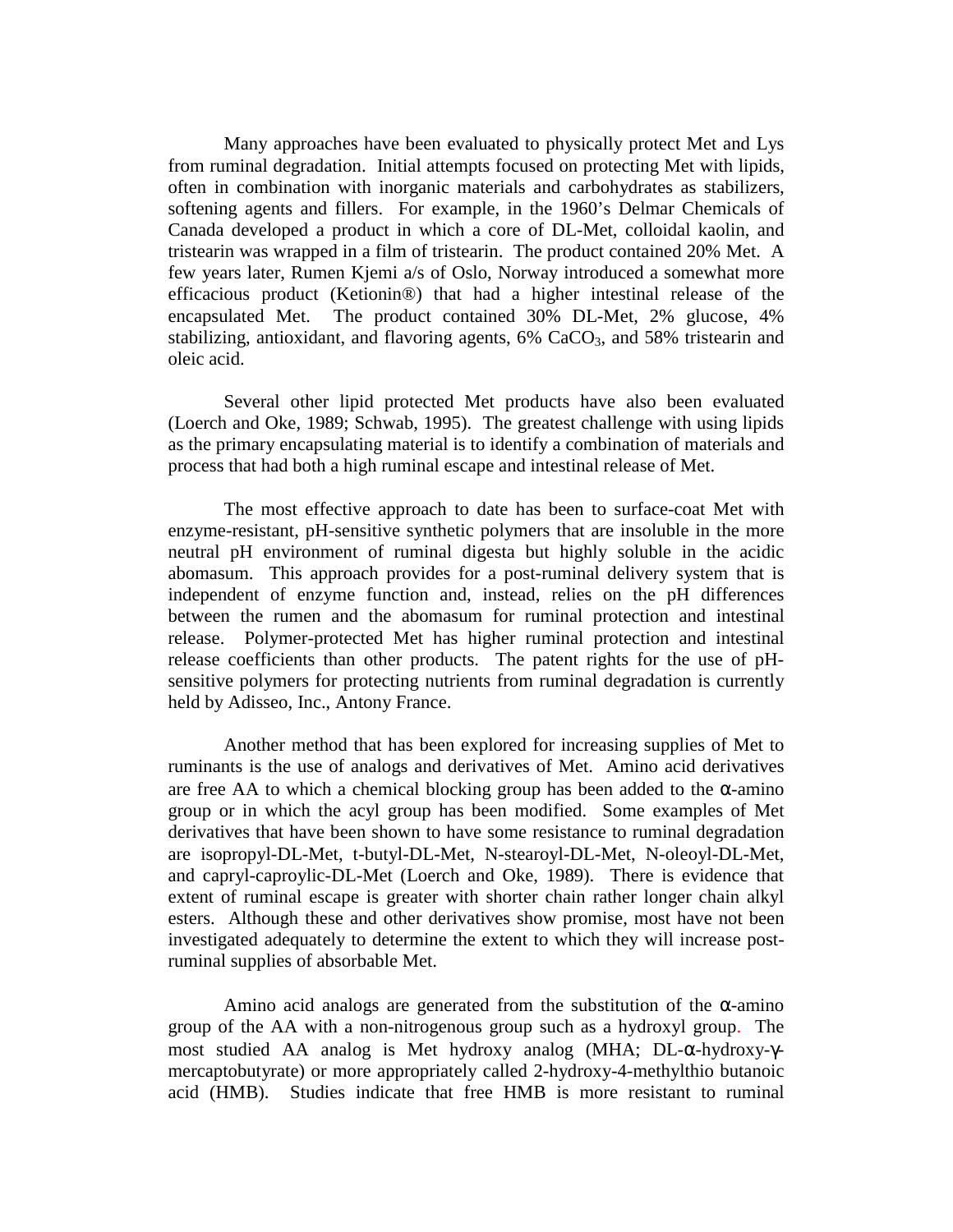degradation than free Met, that it can be absorbed from the rumen and omasum through passive diffusion, and that ruminants have the enzymes for the conversion of HMB to Met. However, because of observed minimal effects on blood Met concentrations and milk protein concentrations when fed to lactating dairy cows fed Met-deficient diets, it appears that its ability to substitute for absorbed Met in dairy cows is minimal.

 Recent research has shown that several esters of HMB enhance ruminal escape of HMB, at least in part because of their apparent ability to be absorbed across the rumen wall. The isopropyl ester of HMB has been shown to have an excellent replacement value for absorbed Met (Robert et al., 2001b, Schwab et al., 2001).

### **Commercial RPMet Products**

 **Met-Plus™** (Nisso America, Inc.). This is an example of a lipid-protected product. It is a matrix compound that contains 65% DL-Met embedded in a mixture of calcium salts of long-chain fatty acids, lauric acid, and butylated hydroxytoluene (BHT); BHT is a preservative for the fatty acids. However, like other lipid-coated products, the technology relies on achieving a balance between ruminal protection vs. intestinal release so as to maximize the amount of Met available for intestinal absorption while minimizing losses in the rumen and in feces.

 **Mepron® M85** (Degussa Corporation, Germany). This is an example of a surface-coated, carbohydrate-protected product. The small pellets have a diameter of 1.8 mm, a length of 3-4 mm, and an approximate density of 1.2 g /cm<sup>3</sup> . The pellets consist of a core of Met and starch coated with several thin layers of ethylcellulose and stearic acid. The final product contains a minimum of 85 % DL-Met, and approximately 8.5% non-structural carbohydrates, 3.5% NDF, 1.5 % ash, 1.0 % moisture, and 0.5% crude fat. The technology is a combination of coating materials and application that allows for a large payload of Met. Because enzymatic digestion of the ethyl cellulose is minimal, degradation of the product occurs primarily through physical action and abrasion. The result is a product that results in a slow degradation in the rumen and a slow release of Met in the intestine.

 **Smartamine™ M** (Adisseo, Inc., Antony France). This is an example of a lipid/pH-sensitive polymer-protected product. It is a surface-coated product that contains a minimum of 75% DL-Met. The small 2-mm pellets consist of a core of DL-Met plus ethylcellulose which is covered with a coat of stearic acid containing small droplets of poly (2-vinylpyridine-co-styrene). The copolymer contributes 3% by weight of the final product. The presence of the copolymer appears to alter the stereochemistry of the stearic acid such that the surface-coating becomes enhanced in its resistant to ruminal degradation. The presence of the copolymer, as a result of its solubilization at low pH, also allows for rapid release of the Met in the abomasum.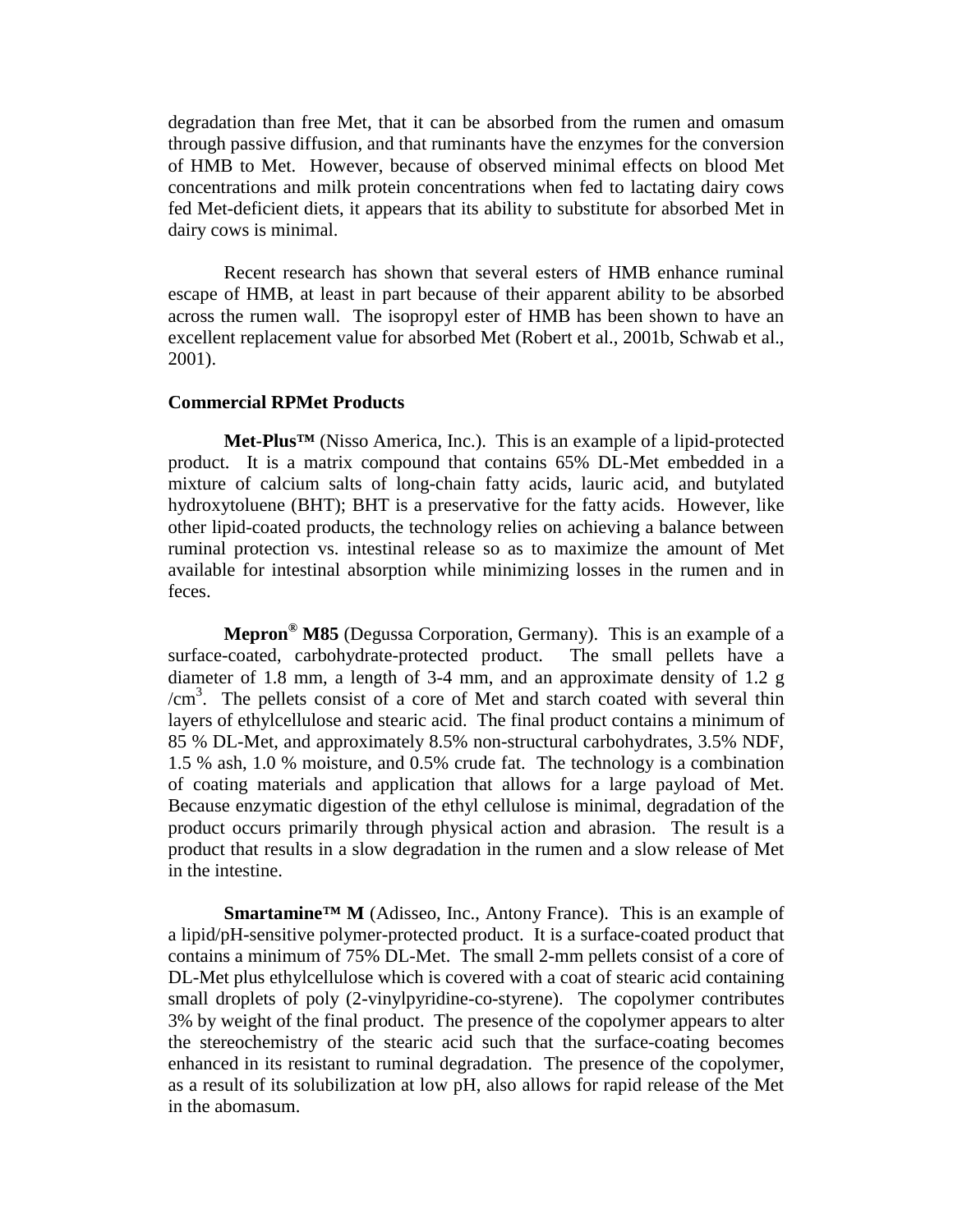# **Methionine Analogs**

## **Background**

Koenig et al. (1999) reported that 50% of HMB escaped ruminal degradation and became available for postruminal absorption in early lactation dairy cows. The approach was to feed the cows a pulse-dose of 90 g of Alimet (an 88% aqueous solution of HMB, Novus International, Inc. St. Louis, MO) and 600 ml of Cr-EDTA, a liquid phase marker, mixed with 2 kg of ground corn grain. Ruminal escape of HMB was calculated from the fractional rate constants for ruminal disappearance of HMB and passage of liquid. Subsequent studies using a dual effluent continuous culture system indicated ruminal escape values of 22 to 43% for HMB (Vázquez-Añón et al. (2001). Other research has shown that HMB can be absorbed across ruminal and omasal epithelium (McCollum et al., 2000), and that if absorbed, it can be converted to Met (Belasco, 1972, 1980; Papas et al., 1974; Wester et al., 2000a,b). These findings led to the use of HMB as a substitute for RPMet for lactating dairy cows.

However, the extent to which dietary HMB substitutes for absorbed Met for milk protein production in lactating cows remains questionable. Many studies have indicated that content of protein in milk is sensitive to adequacy of Met in MP and that milk protein percentage increases when the content of Met in MP is improved (Guinard and Rulquin, 1995; Schwab et al 1976,1992; NRC, 2001; Pisulewski et al, 1996). Yet, supplementing apparent Met-deficient diets with HMB did not increase milk protein concentrations (Ellis, 1986; Ellis et al., 1986; Johnson et al., 1999; Rode et al., 1998). Moreover, supplementing diets with HMB had either little or no effect on blood Met concentrations (Johnson et al., 1999; Papas et al., 1974; Polan et al., 1970; Robert et al., 1997). These observations question the use of HMB as a substitute for RPMet that are fed to achieve a desired concentration of Met in MP and to increase supplies of Met to the mammary gland.

More recently, it has been demonstrated that the isopropyl ester of HMB (HMBi) is considerably more effective than HMB as a source of MP-Met for lactating cows (Robert et al., 2001a,b). The researchers reported that HMBi was 56% as effective as Smartamine M™ in increasing blood Met concentrations. The two sources of metabolizable Met were given as a pulse-dose in equimolar amounts (49 g of Met equivalents) to non-lactating cows fed 8.5 kg/d of DM. In previous work using a similar blood response technique, the same workers reported that HMB was only 3% as effective as Smartamine M™ in increasing blood Met concentrations (Robert et al., 1997).

Similar results were obtained in a recent study conducted at the University of New Hampshire. Schwab et al. (2001) estimated that HMBi was 53% as effective as Smartamine  $M<sup>TM</sup>$  in increasing milk protein percentages. In order to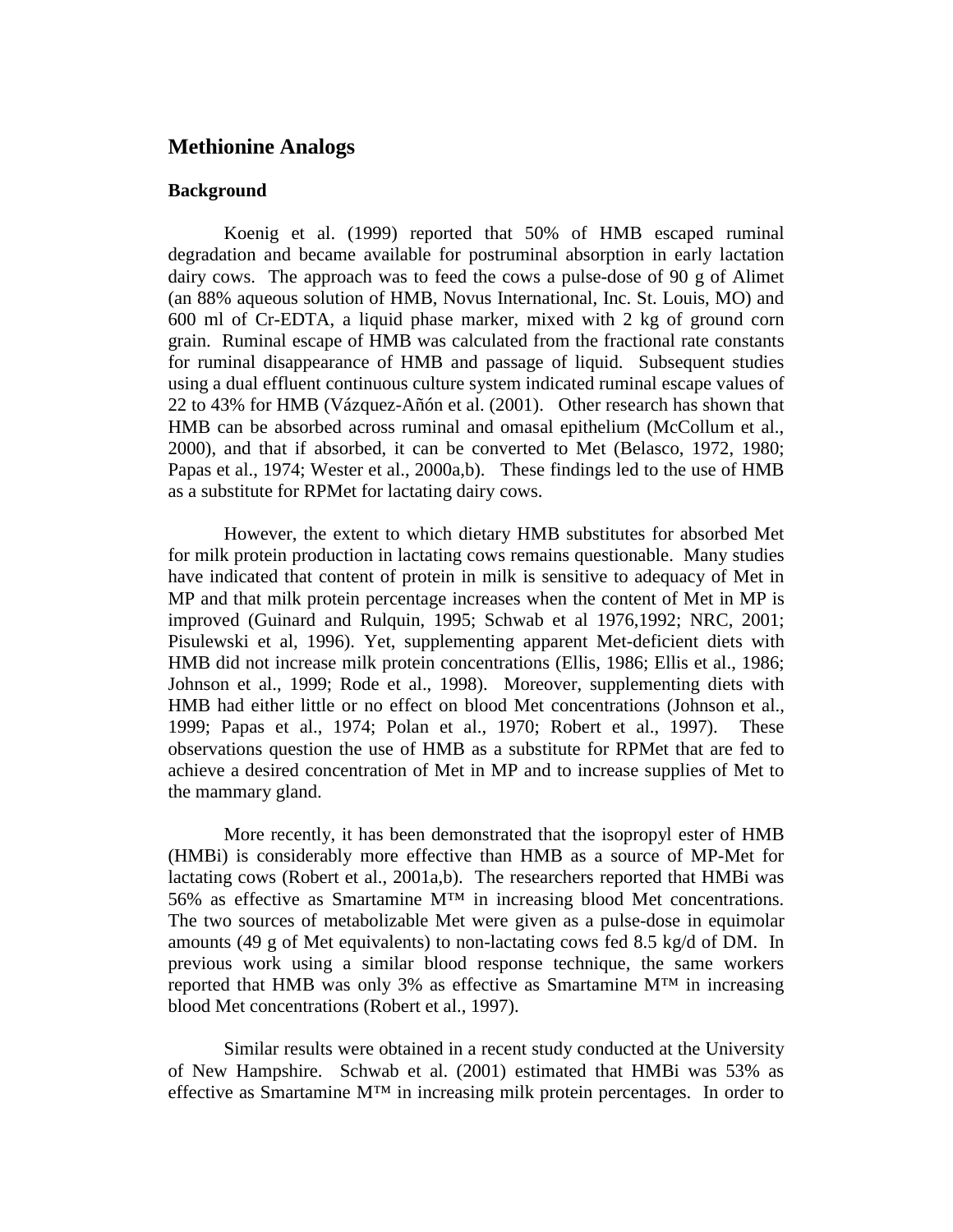estimate the "Met bioavailability" of HMB and HMBi for lactating cows, dose response titrations were carried out using milk true protein content as the response criteria. Four Met sources were used: 1) Smartamine M™, 2) HMB, 3) HMBi, and 4) a combination of 1/3 HMB and 2/3 HMBi (HMB/HMBi). Treatment levels were (g Met equivalents/d per 25 kg of DMI): Smartamine M™ (0, 10, 15, 20, and 25), HMB and HMBi (0, 15, 20, 25, and 30), and HMB/HMBi (0/0, 5/10, 8.3/16.7, 11.7/23.3, and 15/30). Milk protein concentrations increased with all treatments except HMB. The corrected milk protein percentages were: Smartamine M™ (2.99, 3.08, 3.15, 3.15, and 3.13; quadratic effect), HMB (3.04, 3.02, 3.03, 3.06, and 3.03), HMBi (3.05, 3.11, 3.16, 3.17, and 3.19; linear effect), and HMB/HMBi (3.07, 3.13, 3.12, 3.16, and 3.18; linear effect). Based on differences of slope, it was calculated that HMB was 53% as effective as Smartamine M™ and that the HMB/HMBi combination was 43% as effective as Smartamine M™. The results of the experiment indicated that HMB provided little or no Met for milk protein synthesis. However, both Smartamine M™ and HMBi were effective at providing post-ruminal Met as evidenced by the increase in milk protein concentration.

### **Commercial Products**

Alimet<sup>®</sup> (Novus International, Inc. St. Louis, MO, USA) and **Rhodimet<sup>™</sup> AT88** (Adisseo, Inc., Antony France). Both are liquid sources of HMB. Chemically, the compounds are the same and both are used extensively as a substitute for methionine in the poultry and swine industry. Novus International also has Alimet® patented for use in dairy cows and recommends its use as a source of RPMet.

# **Efficacy of Methionine Products**

 Responsible use of RPMet products and Met analogs as Met supplements requires estimates of their ability to provide (or spare) absorbed Met. Insofar as possible, estimates of "Met bioavailability" must be accurate and reliable under the conditions in which they are fed.

### **Approaches**

 Unfortunately, there is no universally accepted, standardized procedure(s) for obtaining estimates of Met bioavailability. These are needed to bring uniformity to estimates of Met bioavailability and to more accurately compare the efficacy of different products. Current approaches can be categorized as factorial approaches, blood response approaches, and production response approaches.

 The factorial approach involves independent measurements of ruminal escape, intestinal disappearance (digestibility), and in the case of free or protected forms of HMB, metabolic conversion to Met. Animals with cannulae in the rumen, duodenum, and preferably also in the ileum, are required. Estimates of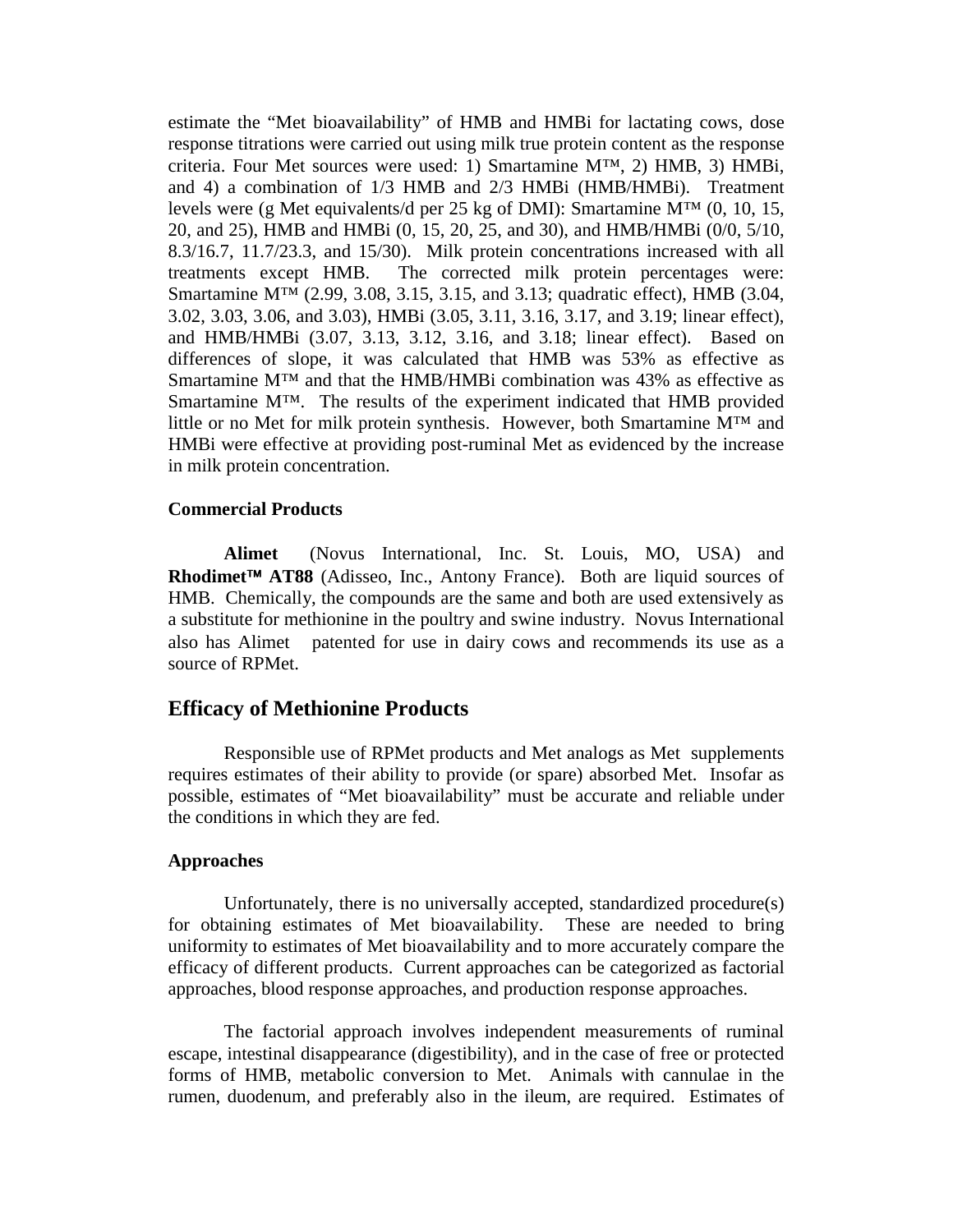ruminal escape and intestinal disappearance of Met from RPMet products have been obtained using both the in situ, nylon-bag procedure and the cannulated cow in vivo procedure. Use of the in situ procedure requires measurements of rate of passage of RPMet products from the rumen. The in situ procedure is not suitable for soluble products such as HMB and HMBi.

 Blood response approaches are an attractive alternative to factorial approaches because they are easier to conduct and they allow liquid and pulverulent products to be evaluated. Studies with cattle have shown that a linear relationship exists between increasing supplies of absorbable Met and plasma Met concentrations. Two variations of the approach have been used. The first is the dose-response approach that involves determination of differences in slope of measured blood Met concentrations between graded dietary doses of the product and graded intestinal doses of infused methionine. The second is the "area under the curve" (AUC) approach. This approach involves the ruminal administration of a pulse-dose of equimolar amounts of different Met sources and comparing the AUC of the plasma Met response curves that result. To obtain estimates of Met bioavailability for Met products, Smartamine™ M has been used as the positive control treatment with the assumption that it has a Met bioavailability value of 80%.

 A production response approach has recently been used to obtain estimates of the Met bioavailability values for free HMB and HMBi (Schwab et al., 2001). This approach, as previously described, involved determination of differences in slope of measured milk protein concentrations between graded dietary doses of the HMB products and Smartamine™ M when cows were fed a Met-deficient diet. Numerous studies with lactating cows indicate that content of milk protein in milk is more responsive than milk yield to small changes in concentrations of Met in MP.

### **A Comparison of Some Available Products**

Of the products described in this paper, Smartamine<sup>™</sup> M appears to have the greatest efficacy as a source of absorbable Met. Nylon bag studies indicate ruminal stability exceeding 90% at 24 h and intestinal release values approximating 90% (determined either by the amount released after 1 h in a pH 2.0 HCL-pepsin solution or by the mobile bag technique after exposure to the HCL-pepsin solution). A cannulated cow in vivo experiment involving early lactation cows indicated ruminal escape values that averaged 90% across four different diets and an average intestinal disappearance value of 98%, resulting in an average Met bioavailability value of 88% (Robert and Williams, 1997).

 Several studies using the different approaches mentioned above, plus the use of in vitro studies, indicate that the efficacy of Mepron<sup>®</sup> M85 as a source of absorbable Met is intermediate between that of Smartamine™ M and lipid protected products. Mepron® M85 has been shown to be degraded faster in the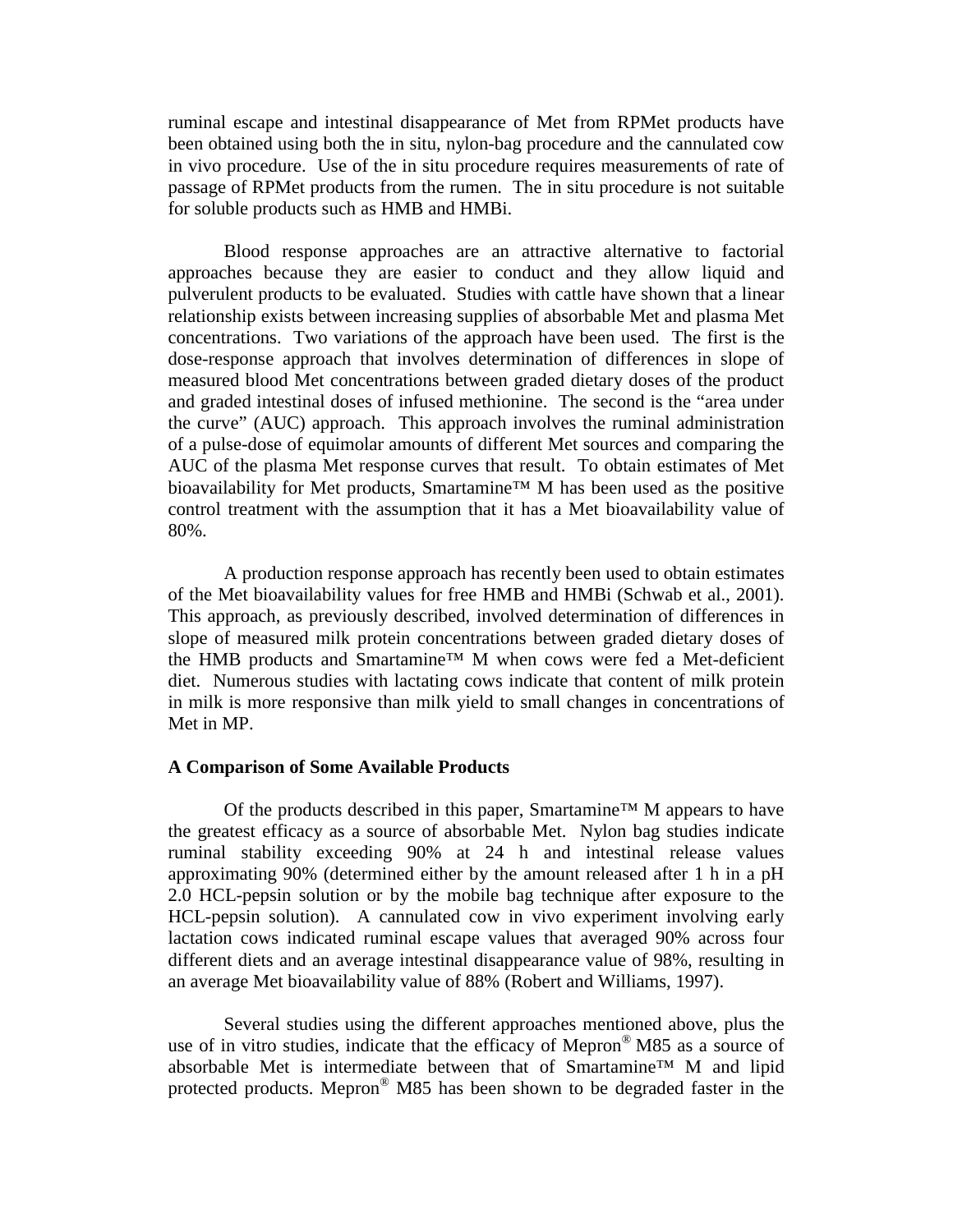rumen than Smartamine™ M and result in significantly smaller increases in plasma sulfur AA concentrations than Smartamine™ M. A summary of in situ nylon experiments indicates ruminal protection values that approximate 90% at 2 h, 85% at 6 h, 70% at 12 h, 60% at 24 h, and 15% at 96 h. Estimates of passage rate from the rumen, which have not been reported, are needed to calculate ruminal escape. Mepron® M85 also is less digestible in the small intestine than Smartamine<sup>™</sup> M. Use of the mobile bag technique has indicated that 25-70% of the Mepron® M85 entering the small intestine is excreted in the feces, with larger amounts being excreted with higher feed intakes. It appears questionable as to whether the mobile bag technique is an appropriate method for measuring the intestinal release of Met from a RPMet product such as Mepron® M85 that relies on abrasion and physical forces for its degradation.

 Of the Met analogs, as already discussed, only HMBi appears to provide significant quantities of Met to the lactating dairy cow.

## **Summary and Conclusions**

 Until HMBi becomes available, the Met-source options for increasing supplies of metabolizable Met to lactating cows are the three described RPMet products. The use of these products along with selective use of protein supplements, give dairy nutritionists the opportunity to more adequately balance diets for Lys and Met.

### **References**

- Belasco, I. J. 1972. Stability of methionine hydroxy analog in rumen fluid and its conversion in vitro to methionine by calf liver and kidney. J. Dairy Sci. 55:353-357.
- Belasco, I. J. 1980. Fate of carbon-14 labeled methionine hydroxy analog and methionine in the lactating dairy cow. J. Dairy Sci. 63:775-784.
- Chalupa, W. 1975. Rumen bypass and protection of proteins and amino acids. J. Dairy Sci. 58:1198-1218.
- Ellis, J. C. 1986. Effects of graded levels of methionine hydroxy analog liquid on production and metabolism of dairy cows. Thesis, Clemson University, 38 p.
- Ellis, J. C., B. F. Jenny, L. W. Grimes, and H. J. Van Dijk. 1986. Varying levels of methionine hydroxy analog to high urea all-in-one rations. J. Dairy Sci. 69 (Suppl. 1):229. (Abstr.).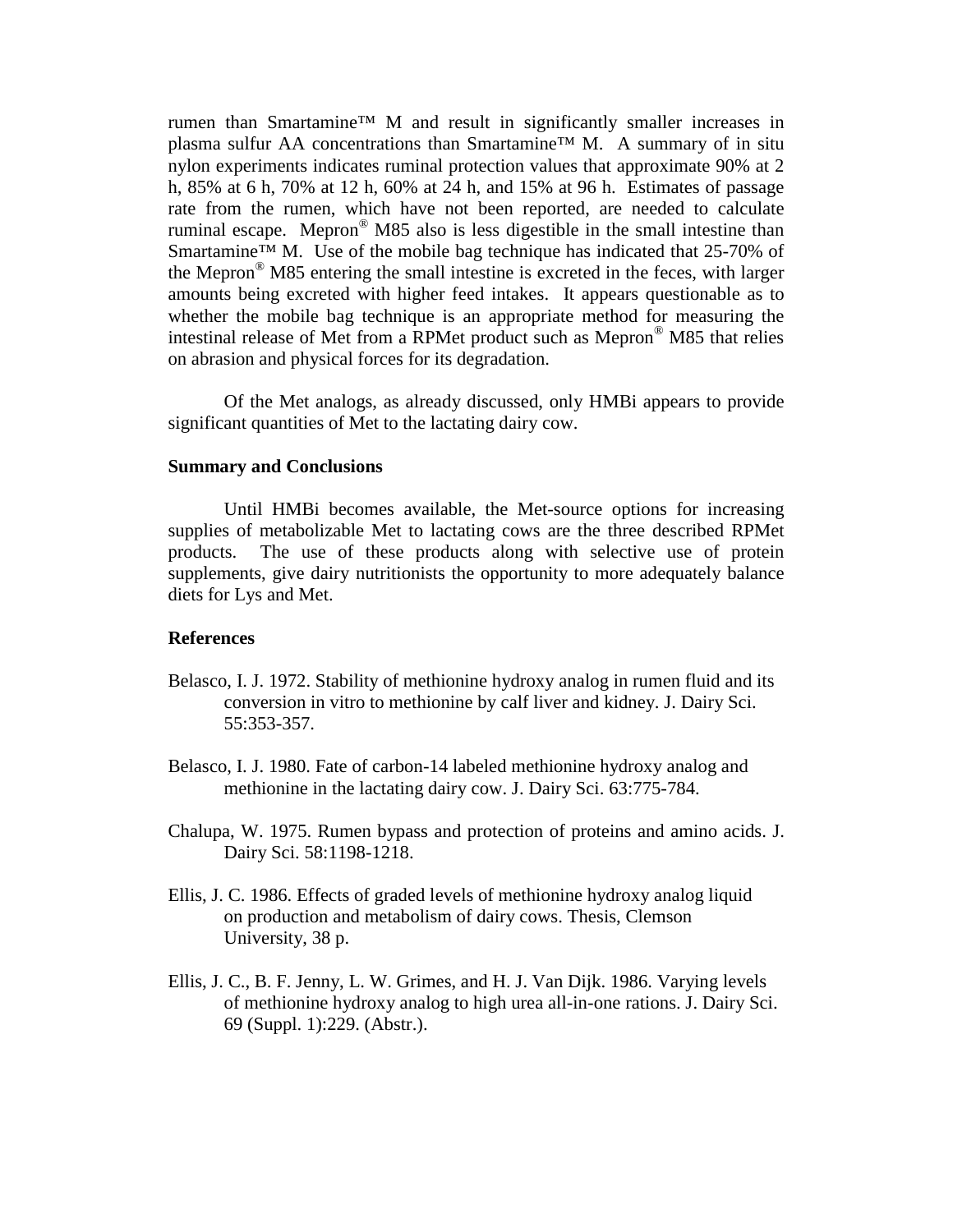- Guinard, J. and H. Rulquin. 1995. Effects of graded amounts of duodenal infusions of methionine on the mammary uptake of major milk precursors in dairy cows. J. Dairy Sci. 78:2196-2207.
- Johnson H. E., N. L. Whitehouse, B. D. Garthwaite, M. S. Piepenbrink, and C. G. Schwab. 1999. Supplementation of corn and barley-based diets of late gestation and early lactation cows with liquid methionine hydroxy analog (HMB). J. Dairy Sci. 82(Suppl. 1):65. (Abstr.).
- Koenig, K. M., L. M. Rode, C. D. Knight, and P. R. McCullough. 1999. Ruminal escape, gastrointestinal absorption, and response of serum methionine to supplementation of liquid methionine hydroxy analog in dairy cows. J. Dairy Sci. 82:355-361.
- Koenig, K. M. and L. M. Rode. 2001. Ruminal degradability, intestinal disappearance, and plasma methionine response of rumen-protected methionine in dairy cows. J. Dairy Sci. 84:1480-1487.
- Loerch, S. C. and B. O. Oke. 1989. Rumen protected amino acids in ruminant nutrition. Pages 187-200 in Absorption and Utilization of Amino Acids. Vol. 3. M. Friedman, ed. CRC Press, Inc., Boca Raton, Florida.
- McCollum, M. Q., M. Vázquez-Añón, J. J. Dibner, and K. E. Webb, Jr. 2000. Absorption of 2-hydroxy-4-(methylthio)butanoic acid by isolated sheep ruminal and omasal epithelia. J. Anim. Sci. 78:1078-1083.
- National Research Council. 2001. Nutrient Requirements of Dairy Cattle. 7th rev. ed. Natl. Acad. Sci., Washington, D.C.
- Papas, A., G. A .B. Hall, E. E. Hatfield, and F. N. Owens. 1974. Response of lambs to oral or abomasal supplementation of methionine hydroxy analog or methionine. J. Nutr. 104:653-659.
- Pisulewski, P. M., H. Rulquin, J. L. Peyraud, and R. Verite. 1996. Lactational and systemic responses of dairy cows to postruminal infusions of increasing amounts of methionine. J. Dairy Sci. 79:1781-1791.
- Polan, C. E., P. T. Chandler, and C. N. Miller. 1970. Methionine hydroxy analog: varying levels for lactating dairy cows. J. Dairy Sci. 53:607-610.
- Robert, J. C. and P. E. V. Williams. 1997. Influence of forage type on the intestinal availability of methionine from a rumen protected form. J. Dairy Sci. 80 (Suppl. 1):248. (Abstr.)
- Robert, J. C., P. E. V. Williams, and B. Bouza. 1997. Influence of source of methionine and protection technology on the postruminal delivery and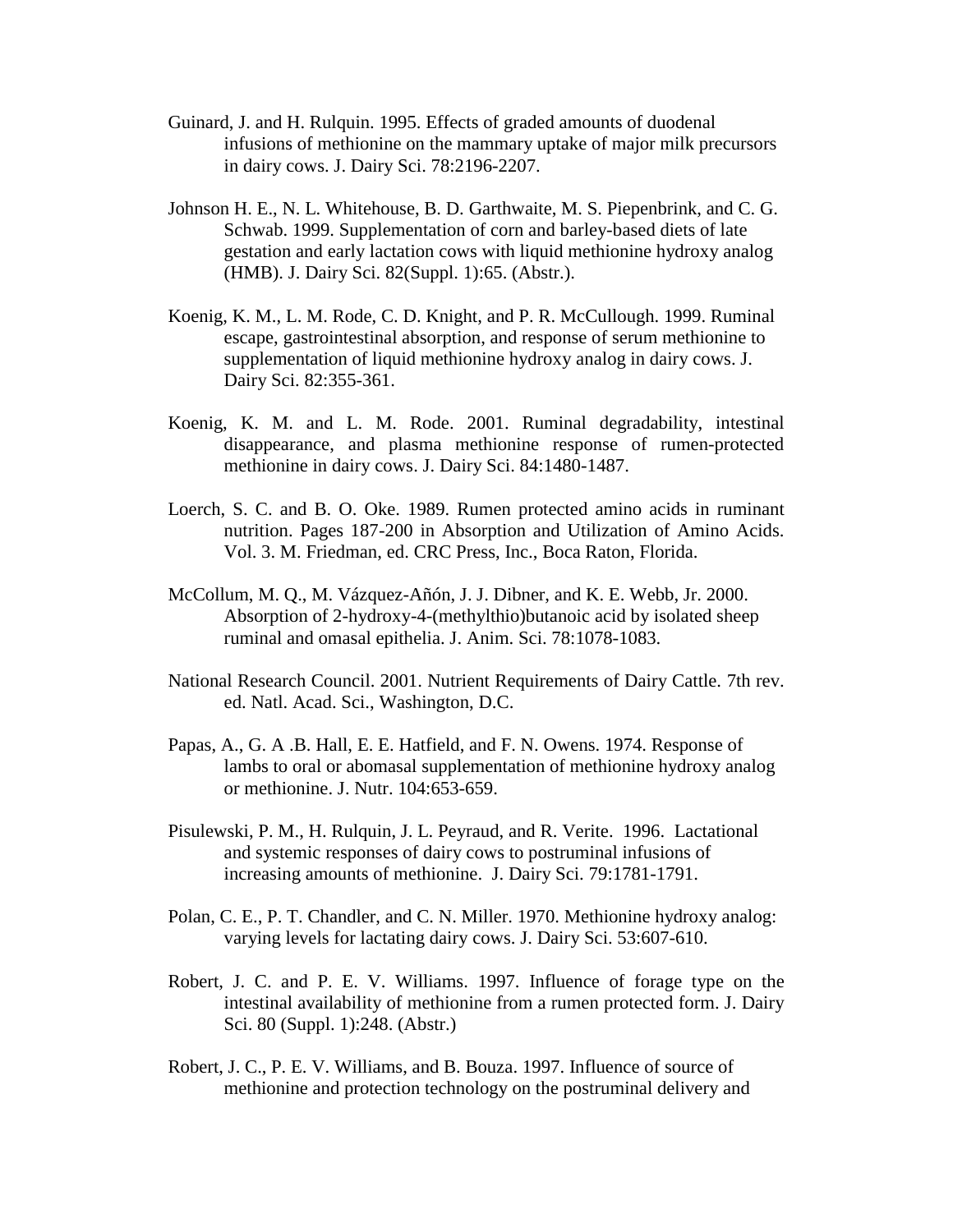supply to the blood of dairy cows of an oral supply of methionine. J. Dairy Sci. 80(Suppl. 1):248. (Abstr.)

- Robert, J. C., C. Richard, T. D. Alfonso, N. Ballet, and E. Depres. 2001a. Investigation of the site of absorption of a novel source of metabolizable methionine: 2-hydroxy-4-(methylthio) butanoic acid isopropyl ester (HMBi). J. Dairy Sci. 84(Suppl. 1):35. (Abstr.)
- Robert, J. C., C. Richard, and B. Bouza. 2001b. Influence of monomer or dimer forms of isopropyl ester of HMB on the supply of metabolizable methionine to the blood of ruminants. J. Dairy Sci. 84 (Suppl. 1):281. (Abstr.).
- Rode, L. M., C. D. Knight, K. A. Andrews, and K. M. Koenig. 1998. Effects of pre- and post-partum Alimet® supplementation on milk production of dairy cows. J. Dairy Sci. 81(Suppl. 1):294. (Abstr.).
- Schwab, C. G. 1995. Protected proteins and amino acids for ruminants. Pages 115-141 in Biotechnology in Animal Feeds and Animal Feeding. Wallace R. J. and A. Chesson, ed. VCH Verlagsgesellschaft, Weinheim (Federal Republic of Germany) and VCH Publishers Inc., New York, NY.
- Schwab, C. G., C. K. Bozak, M. M. A. Mesbah, and N. L. Whitehouse. 1992. Amino acid limitation and flow to the duodenum at four stages of lactation. 1. Sequence of lysine and methionine limitation. J. Dairy Sci. 75:3486-3502.
- Schwab, C. G., R. S. Ordway, and N. L. Whitehouse. 2003. Amino acid balancing in the context of MP and RUP requirements. In: Proc Four-State Applied Nutrition and Management Conference.
- Schwab, C. G., L. D. Satter, and A. B. Clay. 1976. Responses of lactating dairy cows to abomasal infusions of amino acids. J. Dairy Sci. 59:1254-1270.
- Schwab, C. G., N. L. Whitehouse, A. M. McLaughlin, R. K. Kadariya, N. R. St- Pierre, B. K. Sloan, R. M. Gill, and J. C. Robert. 2001. Use of milk protein concentrations to estimate the "methionine bioavailability" of two forms of 2-hydroxy-4-methylthio butanoic acid (HMB) for lactating cows. J. Dairy Sci. 84(Suppl.1):146. (Abstr.)
- Vazquez-Anon, M., T. Cassidy, P. McCullough, and G. A. Varga. 2001. Effects of Alimet on nutrient digestibility, bacterial protein synthesis, and ruminal disappearance during continuous culture. J. Dairy Sci. 84:159-166.
- Wester, T. J., M. Vazquez-Anon, D. Parker, J. Dibner, A. G. Calder, and G. E. Lobley. 2000a. Metabolism of 2-hydroxy-4-methylthio butanoic acid (HMB) in growing lambs. J. Anim. Sci. 78: (Suppl. 1):268. (Abstr.).